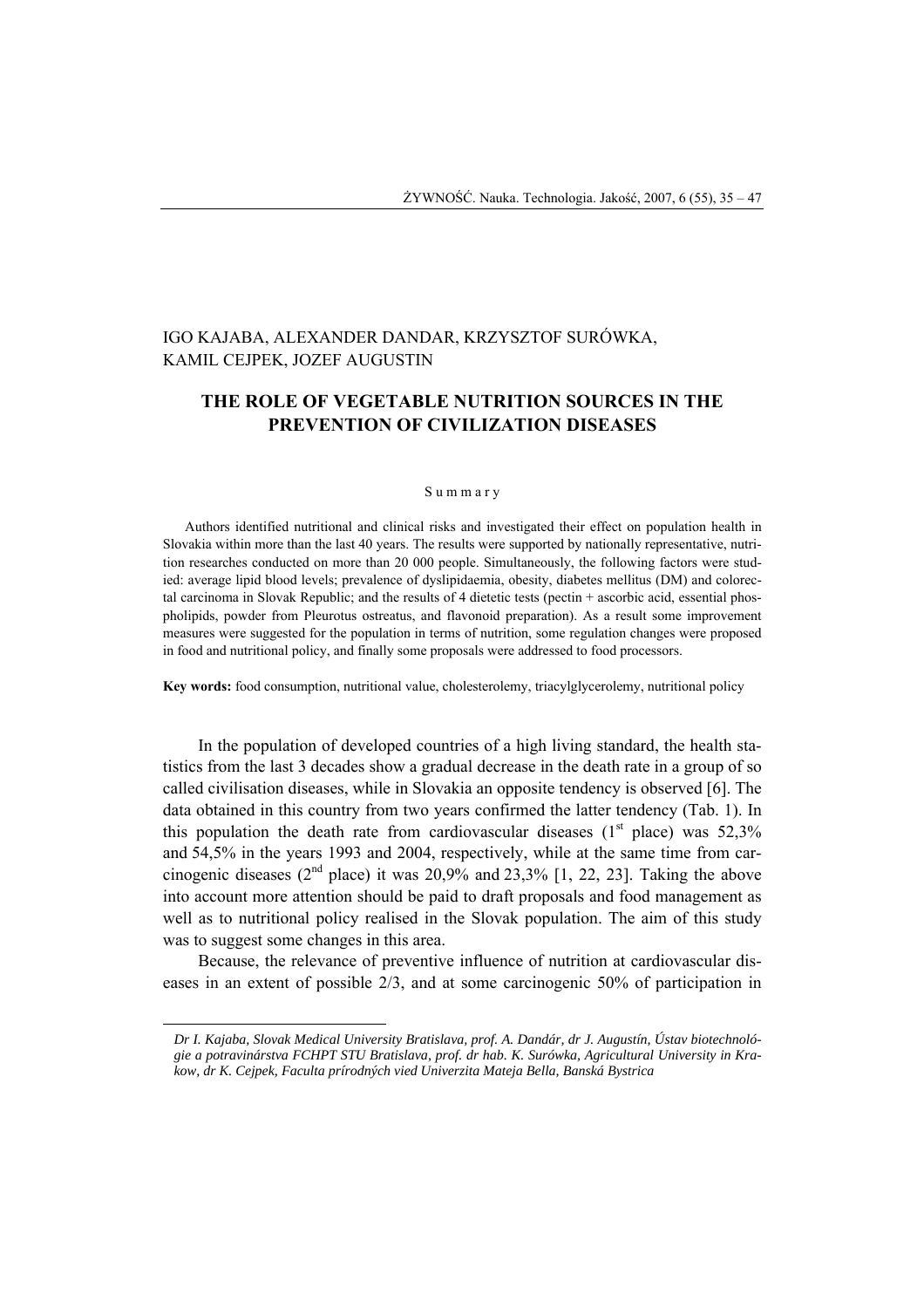protective effect, we consider therewith as fully well-founded to pay appropriate attention to the analysis of consumption situation and selected health characteristic development, and at the same time to refer to their scientifically verified mutual relations [9, 13].

The biological conditionality of this association is represented by the reality that, on the one hand, the human organism forms a complicated bio-energetic system with many requirements of nutrition, on the other hand, these are satisfied just by food which represent an integrating factor between outer and internal environment of human – his intermediate metabolism.

As an introduction to illustration of the overall level of the consumption situation of the Slovak Republic (SR) population, we want to stare at the structure of its sources.

The overall food consumption in the SR accounts 594 kg/citizen/year in 2006, and from this 358 kg/citizen/year is of plant origin. Consequently, it is 60,3% of the overall nutritional ration of population, and by this plays a significant role. In the following survey we shall investigate how food acquit of several functions at SR population in long-time development of consumption. Figures 1 and 2 illustrate the development of nutritional factors in years 1964 - 2004 for average consumer/day of food consumption in SR [17, 19, 21]. The data were expressed as the percentage of recommended nutritional ration (RNR) fulfilment. It results from a long-time application of unbalanced nutrition conditions what is characterised by permanent redundancy of fats and proteins, while the energy supply favourably nears to the recommended nutritional ration in SR in the zone of  $\pm$  7% in last years [12, 20]. But at the same time it is about permanently insufficient intake of nearly all vitamins, the most expressive for vitamins C and  $B_2$  and of mineral matter for calcium, what is related with the alarming low consumption of milk and its products.

Although the similar development in consumption of various foods is observed, when comparing to their recommended consumption in SR [16], the data mostly refer to unfavourable redundancy (Fig. 3). On the other hand, insufficient consumption of several important food commodities such as fish or poultry is referred. It relates also to a serious drop in milk and its products (except of sour-milk) consumption. This, in turn, causes an unfavourable situation especially from the viewpoint of the requirements of optimal development of rising generation and other groups of the population. Real conditions are thereby created for broadening of osteoporosis, which according to WHO represents one of the most serious health risk during this century for the inhabitants in developed countries [15, 24]. The low consumption of vegetables, fruits, potatoes and legumes is also permanently unfavourable (Fig. 4). When accompanied by decreasing consumption of cereals, apart from shortness of several important nutritional factors (vitamins and minerals), it leads to a low intake of dietary fibre, with several protective effects against expansion of some civilisation diseases [3].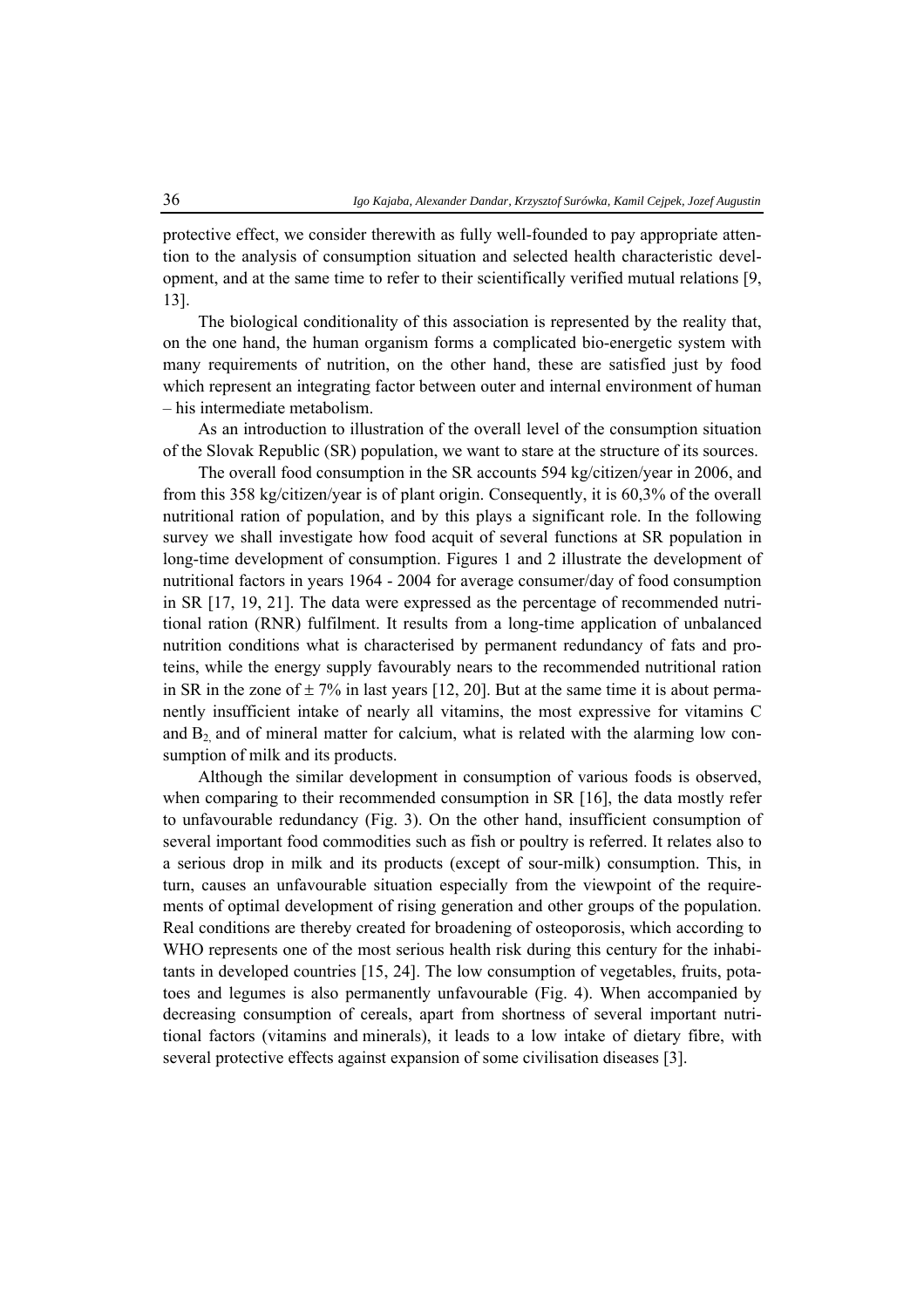The above consumption pattern and its effect on the universal health characteristics strongly affects the reasons of population mortality (Tab. 1) and the mean life span (Fig. 5) that for inhabitants of Slovakia is from 5 up to 7 years shorter than for people living in western European Countries.

Table 1

| Order | Classification groups of diseases                             |                   |
|-------|---------------------------------------------------------------|-------------------|
| L.p.  | Klasyfikacja według grup chorób                               | $\lceil\% \rceil$ |
| 1.    | Cardiovascular diseases                                       | 54.5              |
|       | Choroby układu krążenia                                       |                   |
| 2.    | Carcinogenic diseases                                         | 23.3              |
|       | Choroby nowotworowe                                           |                   |
| 3.    | Injuries, poisonings and other results of outer causes        | 5.9               |
|       | Zranienia, zatrucia i inne powodowane czynnikami zewnętrznymi |                   |
| 4.    | Diseases of respiratory system                                | 5.7               |
|       | Choroby układu oddechowego                                    |                   |
| 5.    | Diseases of digestive system                                  | 5.4               |
|       | Choroby układu trawiennego                                    |                   |

Reasons of Slovak Republic population mortality in 2004 year. Przyczyny śmiertelności w Republice Słowackiej w 2004 roku.





Rys. 1. Zmiany konsumpcji składników żywności wśród obywateli Słowacji w latach 1964-2004 (% wykorzystania zalecanej racji pokarmowej [% RNR]).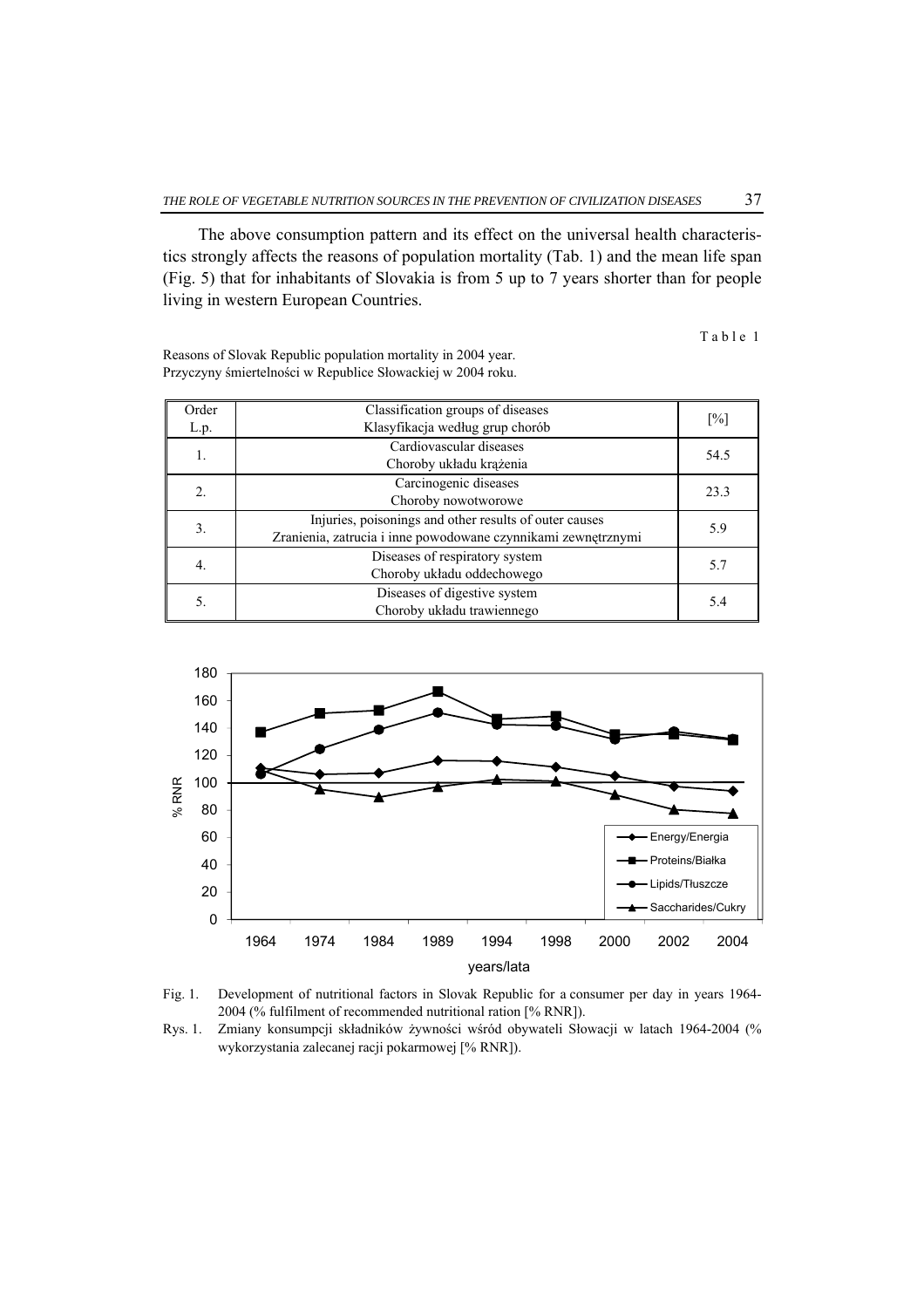



Rys. 2. Zmiany konsumpcji składników żywności wśród obywateli Słowacji w latach 1964-2004 (% wykorzystania zalecanej racji pokarmowej [% RNR]).





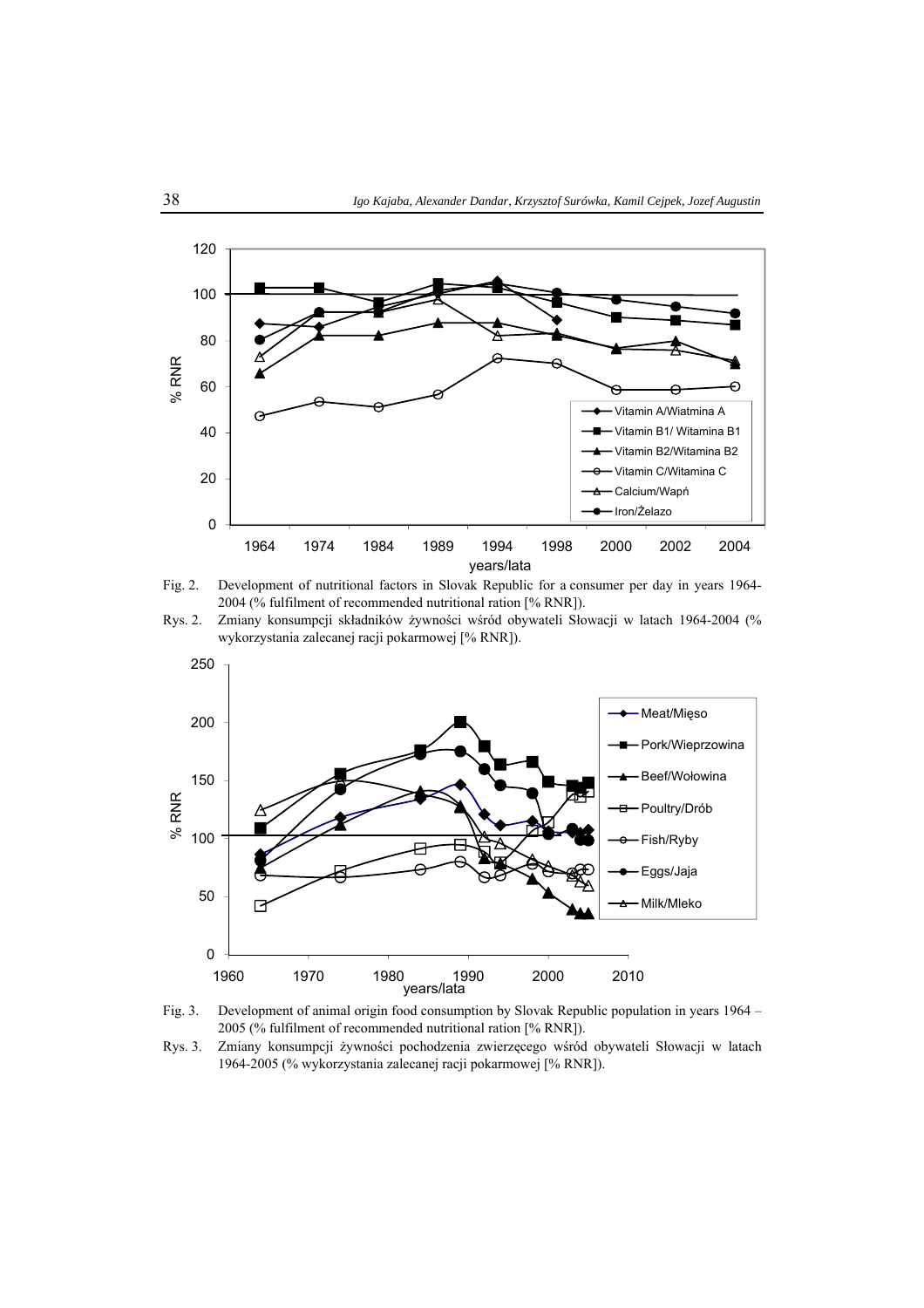

Fig. 4. Development of plant origin food consumption by Slovak Republic population in years 1964 – 2005 (% fulfilment of recommended nutritional ration [% RNR]).

Rys. 4. Zmiany konsumpcji żywności pochodzenia roślinnego wśród obywateli Słowacji w latach 1964-2005 (% wykorzystania zalecanej racji pokarmowej [% RNR]).



Fig. 5. Mean life span of population in selected countries of European Union in year 2004. Rys. 5. Średnia długość życia w populacjach wybranych krajów Unii Europejskiej w 2004 r.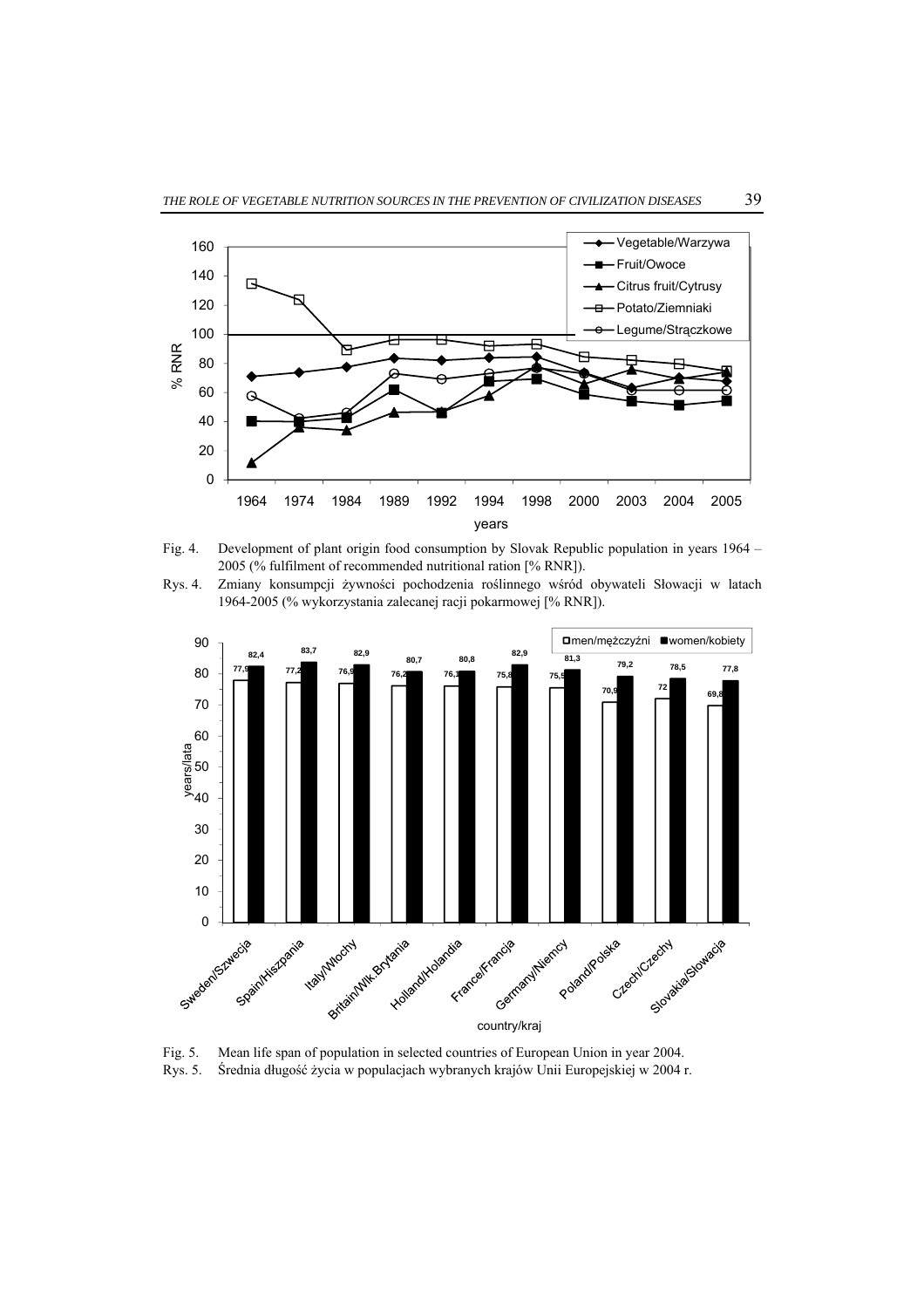

Fig. 6. Average cholesterolemies at Slovak Republic of women and men (n = 2823 from nationwide research of nutrition in years 1983-1989).

Rys. 6. Średnie wartości cholesterolemii w grupie kobiet i mężczyzn (n = 2823) uzyskane w badaniach żywieniowych przeprowadzonych na skalę krajową w latach 1983 – 1989 w Republice Słowackiej.

Dyslipidemy characterised by increased amount of cholesterol, especially of fraction LDL-cholesterol and triacylglycerols in serum together with arterial hypertension, defects of glucose tolerance and cardiovascular diseases accounts about 25% prevalence at SR population, while in USA population it is 30–35% [4, 15, 23].

Because average levels of cholesterol in blood serum represent, at abnormal values, an important indicator of prevalence risk of atherosclerosis and its clinical manifestations [6, 8, 10, 13, 18] we illustrate the data obtained at a representative nationwide research [11] in figure 6. What results of them it is a different sexually conditioned risk for men at the age of 35–40 years and for women 50 years and more. Prevalence of serum HDL-cholesterol decreased values shows, together at both sexes, evident dependence on age, more markedly at women.

Considering the combination of mentioned risk factors, in Slovakian population the most frequent finding presents an increased amount of triacyglycerols and at the same time decreased values of HDL-cholesterol in serum [11].

It is necessary to mention that the hyperlipoproteinemy HLP prevalence (3 types – 2 isolated and 1 combined) in Slovakian productive-age population equals as average 20% with the dominance of men, while in post-productive age as 25% of population with the dominance of women. The average HLP prevalence at children and youth group shows  $8-10\%$ .

Although hypertension only partly relates to nutrition, we present data of its prevalence with the regard to its participation in metabolic syndrome. In the younger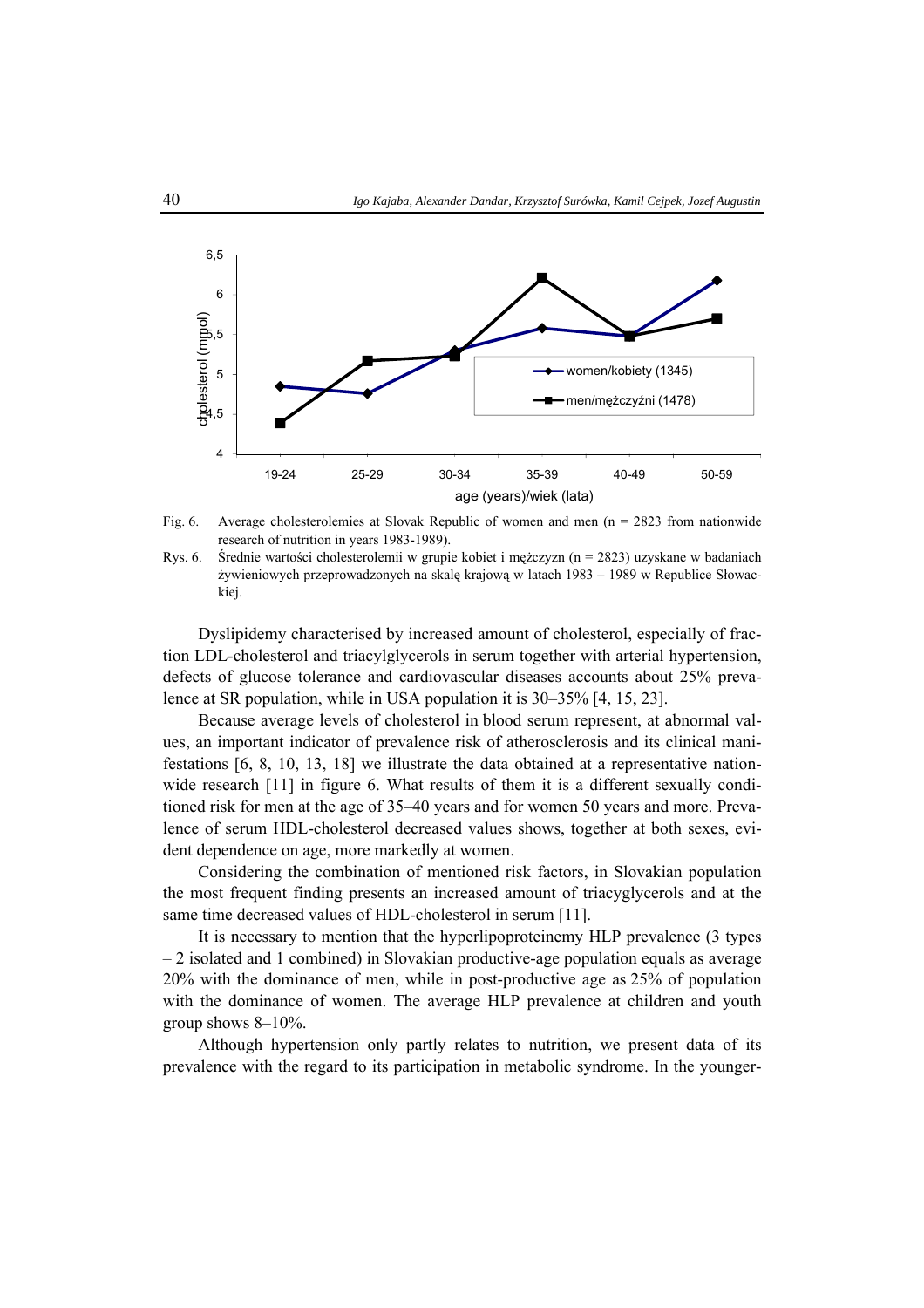age group it is ca 6–8%, in the middle-age ca 20%, with the dominance of men and for the people in post-productive age (mainly women) about 50% and more [2, 11].

An important risk factor of health standard shows the prevalence of obesity and associated complications in population [8, 17]. Within 4 decades its prevalence in the group of children tends to increase of about 4% (in average), what, in European context, is a very favourable dynamics observed to more extend in a group of girls than boys. As there is a lack of recent data on preobesity, the trend of obesity development in adults is presented in comparison with the relative findings of clinical obesity prevalence (BMI  $\geq$  30 kg/m<sup>2</sup>). This reveals the stabilisation of its extension in the last years in this group of SR population, again as at children with prevalent extension at women, and with marked dependence on age (Fig. 7). Although these data are a bit lower as its prevalence with about 1/3 of USA population [7], it is fully justifiable the introduction of complex measures of its primary prevention from child age with significant partnership of food industry.



Fig. 7. Development of obesity prevalence at Slovak Republic adult population (women and men) at the age of 19 - 75 years.

Rys. 7. Zmiany w występowaniu otyłości w odniesieniu do osób dorosłych w wieku 19-75 lat w populacii słowackiej.

It has also been shown the problem of diabetes mellitus (DM)  $1<sup>st</sup>$  type in young generation that testifies the unfavourable increase in the number of diabetics among children and youth in the SR. The increasing trend of diabetes mellitus in the adult population is revealed by an increase in average prevalence from 2,5% in year 1980 to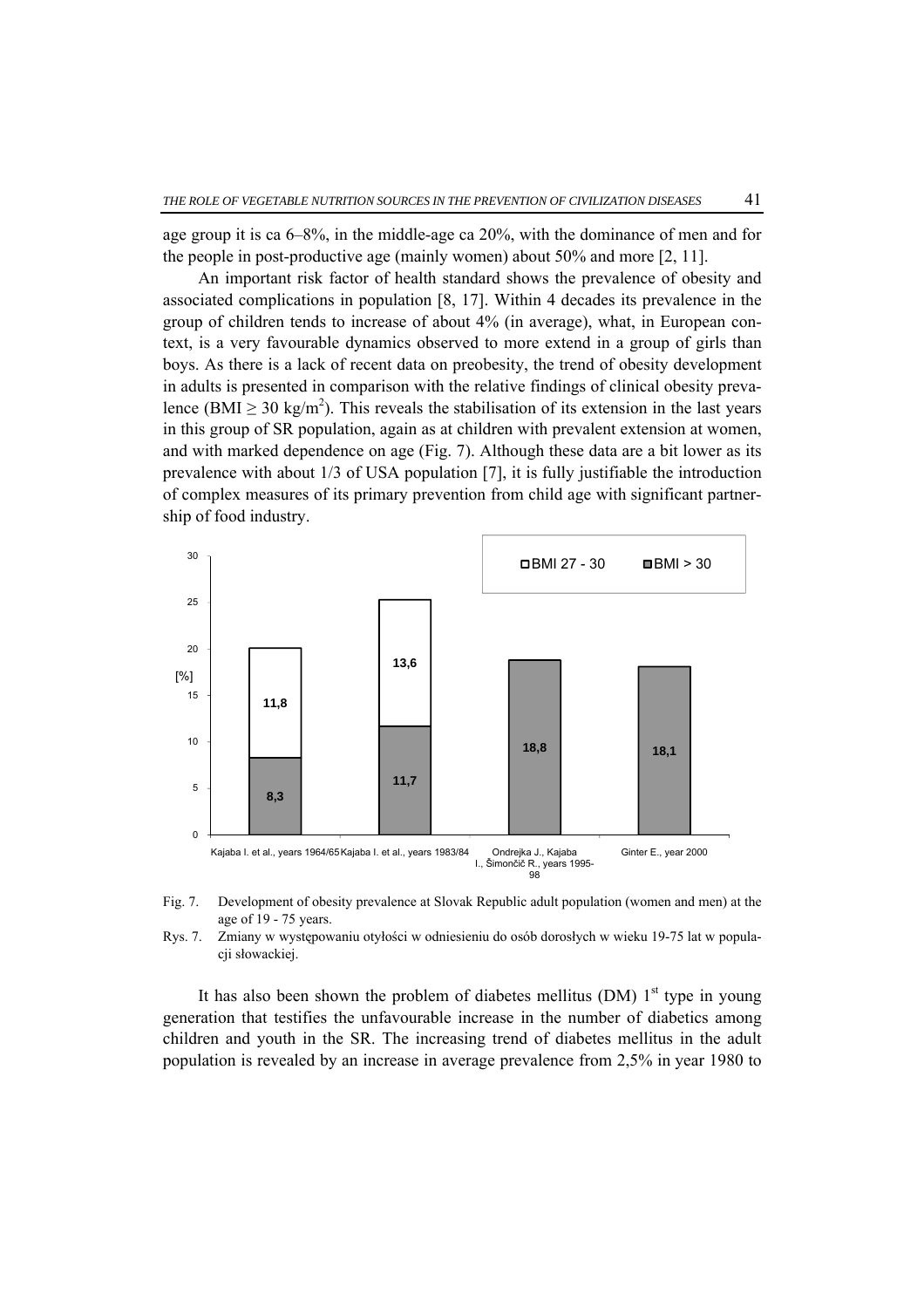5,3% in year 2005, with extension dominance at women. As to structure of DM types in adults, this shows a share of about 10% of the 1<sup>st</sup> type and 90% of the  $2<sup>nd</sup>$  type. It is necessary to complete that approximately 85% of DM  $2<sup>nd</sup>$  type is at the same time corpulent that is important not only at cure but also at DM prevention.

Table 2 presents the importance of extension of chronic carcinogenic diseases significantly depending on nutrition. Trend of colorectal carcinoma in Slovak population illustrate a 71% rise of death rate of mentioned diagnosis, mainly at men compared to women, which testifies in years 1985–2005. Generally, it can be stated that civilisation diseases are in the last years a cause of some above 3/4 of all death in SR population, what invokes the acute request for an effective prevention against their spreading in population, including the application of goal-directed measures in nutrition. Also, the results of our clinical studies of secondary prevention directed at persons with combined form of hyperlipoproteinemy are suggestive for food producers. The influence of natural components of diet was tested in a selected group of patients with primary dyslipidemy, who were monitored during 4 till 6 weeks in terms of the expected hypolipidemic effect. The results of this research are shown in the figures 8–10.

Table 2

| Order<br>L.p.    | Classification groups<br>Grupy klasyfikacyjne                            | $\lceil\% \rceil$ |  |
|------------------|--------------------------------------------------------------------------|-------------------|--|
| Women / Kobiety  |                                                                          |                   |  |
| $\mathbf{1}$ .   | Malignant breast tumors<br>Złośliwy rak piersi                           | 17.5              |  |
| $\overline{2}$ . | Non-melanoma skin tumors and others<br>Nowotwory skóry inne niż czerniak | 17.0              |  |
| 3.               | Colorectal tumors<br>Rak jelita grubego                                  | 11.7              |  |
| $\overline{4}$ . | Tumors of female genitals<br>Rak kobiecych narządów rodnych              | 11.5              |  |
| Men / Mężczyźni  |                                                                          |                   |  |
| $\mathbf{1}$ .   | Tumors of windpipe, bronchi and lungs<br>Rak tchawicy, oskrzeli i płuc   | 15.6              |  |
| $\overline{2}$ . | Colorectal tumors<br>Rak jelita grubego i odbytnicy                      | 15.0              |  |
| 3.               | Non-melanoma skin tumors and others<br>Nowotwory skóry inne niż czerniak | 14.8              |  |
| $\overline{4}$ . | Tumors of prostate<br>Rak prostaty                                       | 8.9               |  |

Death rate of Slovak Republic population according to sex in the group of carcinogenic diseases (NCZI). Współczynnik śmiertelności w Republice Słowackiej w grupie chorób nowotworowych z podziałem na płeć.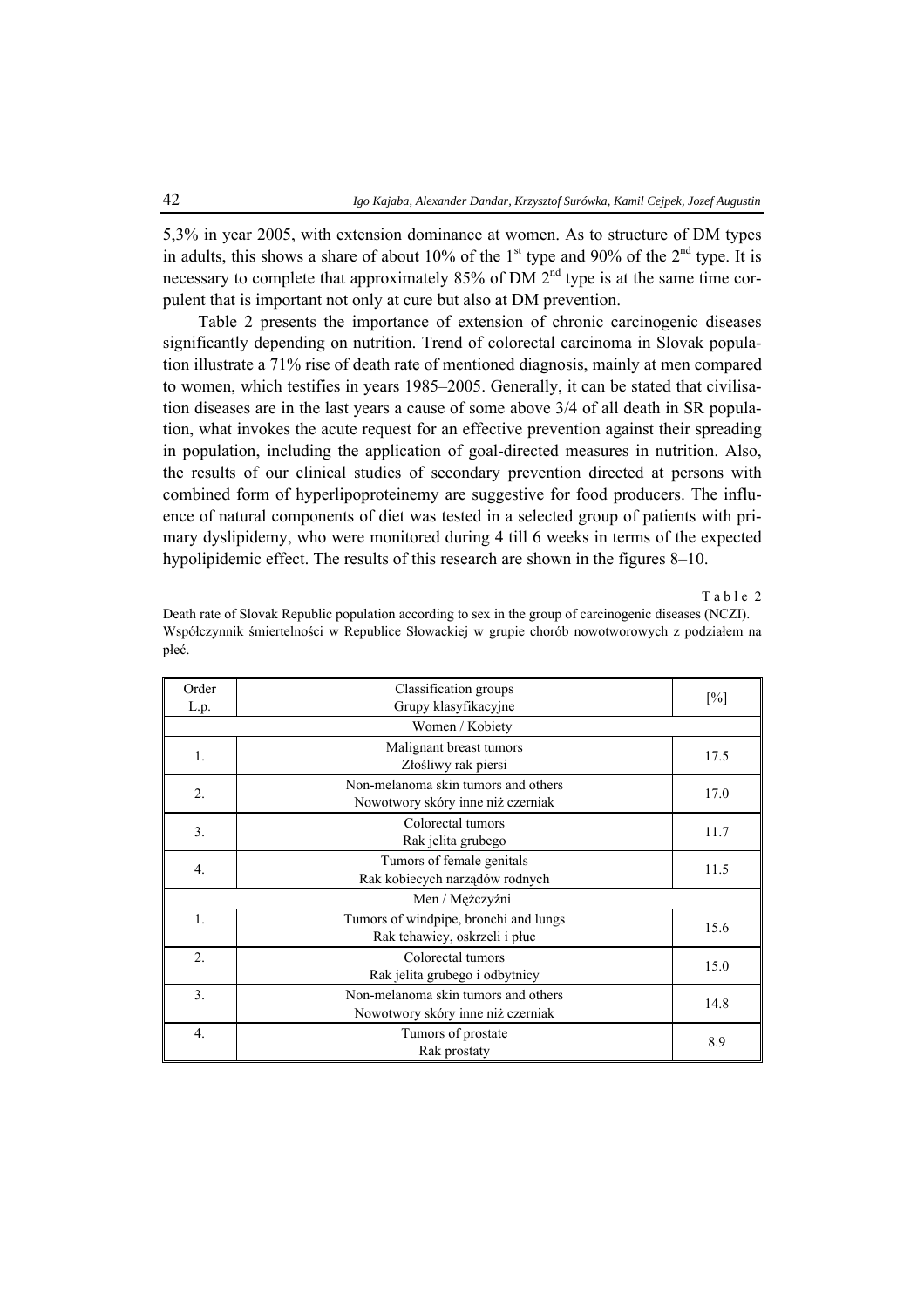The figure 8 refers to the hypocholesterolemic  $(P < 0.001)$ , hypotriacylglycerolemic  $(P < 0.02)$  and HDL cholesterol stabilising effect of the apple-pectin with vitamin C. In this experiment 20 g of the apple pectin of esterification degree  $>67\%$  was used with the addition of 300 mg of vitamin C in tablets/daily for the support of cholesterol catabolism in a liver. With an aim to refer the effect of feeding with pectin on the cholesterol in gastrointestinal system (GIS), we monitored its waste and cholesterol derivatives in excrement at both penultimate and the last day of the 4 weeks tests. The obtained results proved their increased secretion from organism as an effect of the pectin addition. We monitored for comparison also the secretion and balance of the basic representatives of vegetable sterols, at which pectin did not influenced their secretion in excrement, whereby the confirmed positive balance testifies their detention in organism. At observed difference, it is possible to suppose prevalent bond of pectin with cholesterol, as with vegetable sterols in small intestine and thereby it's decreased resorption.







Figure 9 depicts the result of feed with essential phospholipids consumption (1500 mg/daily during 4 weeks) by people with HLP. Besides generally hypolipidemic effect a significant increase of HDL cholesterol level in serum  $(P< 0.01)$  can be observed, what is important from the point of view of effective nutritional prevention of atherosclerosis.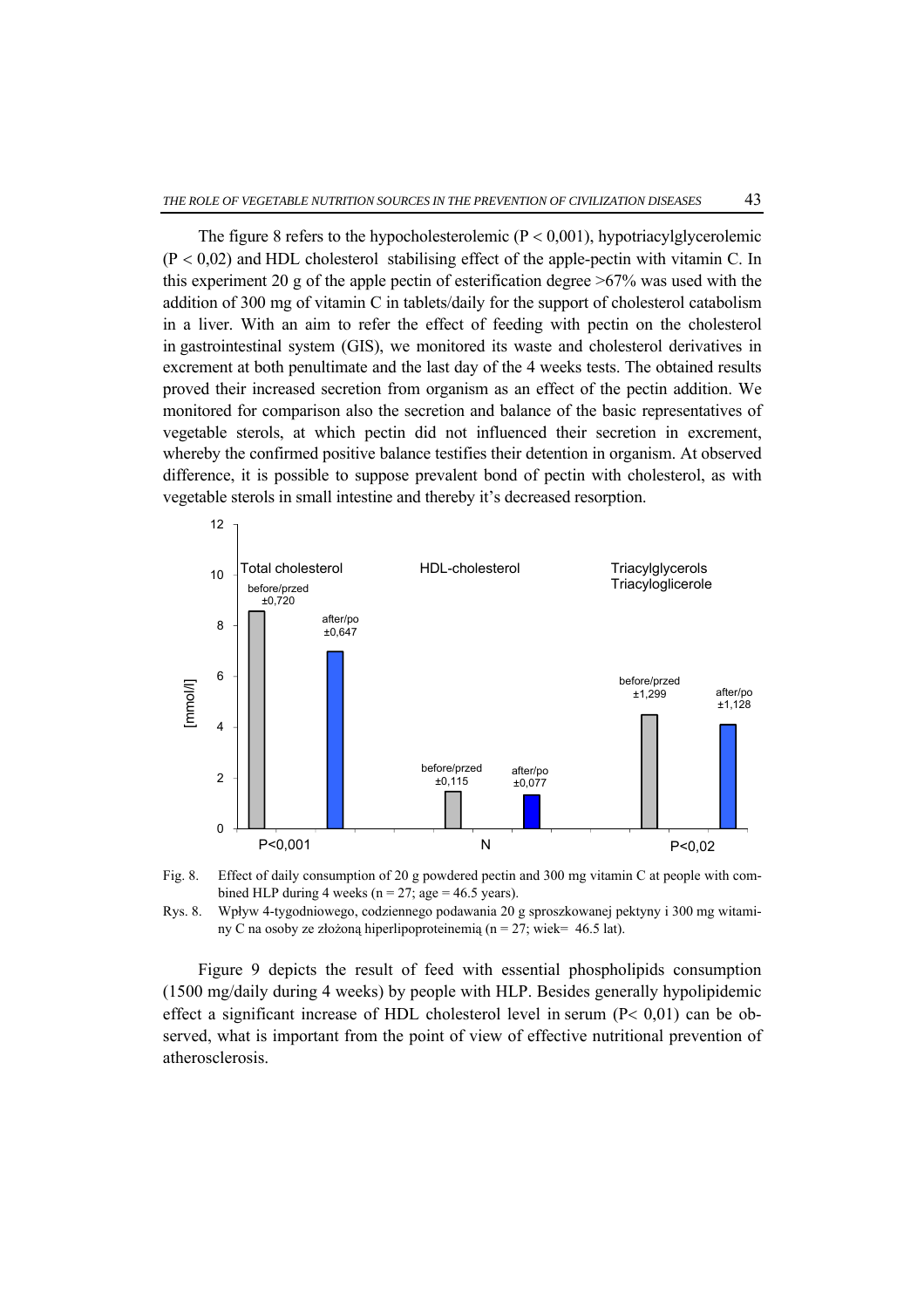The most spread flavonoid from the group of flavonols is quercetin. Its a richest domestic source is an onion, where it is found in form of glucosides, as quercetin  $-4$ glucosid and 3, 4 diglucosid, which are biologically the most effective, and also oats which is also characterised by its rich content.





Rys. 9. Badania kliniczne nad zastosowaniem preparatu Palmlecitín (Phosphatida essentialia 1500 mg/d) w dawce 30 g/dzień przez 4 tygodnie w celu korekty poziomu lipoprotein u 25 osób z ich podwyższoną zawartością.

In the dietetic test 32 selected people of both sexes, mainly at pensionable age (62  $\pm$  7 years) were fed for 2 months with cereal oaten biscuits with onion concentrate, with the regulation of daily intake at an average level about 50 mg of quercetin [18]. In epidemiological studies, for comparison, the daily intake of quercetin in a current meal is given at intervals of  $5 - 25$  mg, whereby it is accentuated that its intake over 20 mg reduces the risk of cardiovascular diseases. We determined a significant drop of atherogenic index, favourable effect on antioxidant parameters in plasma, and a rise in glutathione and quercetin level.

The effects of cereal biscuit consumption were manifested most significantly in the decrease of malondialdehyde (MDA) levels  $P < 0.001$ , which is one of key markers of oxidation stress, by which was confirmed the significant antioxidant effect of consumed biscuit. At the same time the decrease of homocysteine amount in serum ( $P < 0.01$ ) was also confirmed, what predicts the decrease of cardiovascular harms of future origin.

For the dietetic test an oyster truffle (Pleurotus ostreatus) was selected taking into account the fact, that a mushroom contains some important ingredients. These are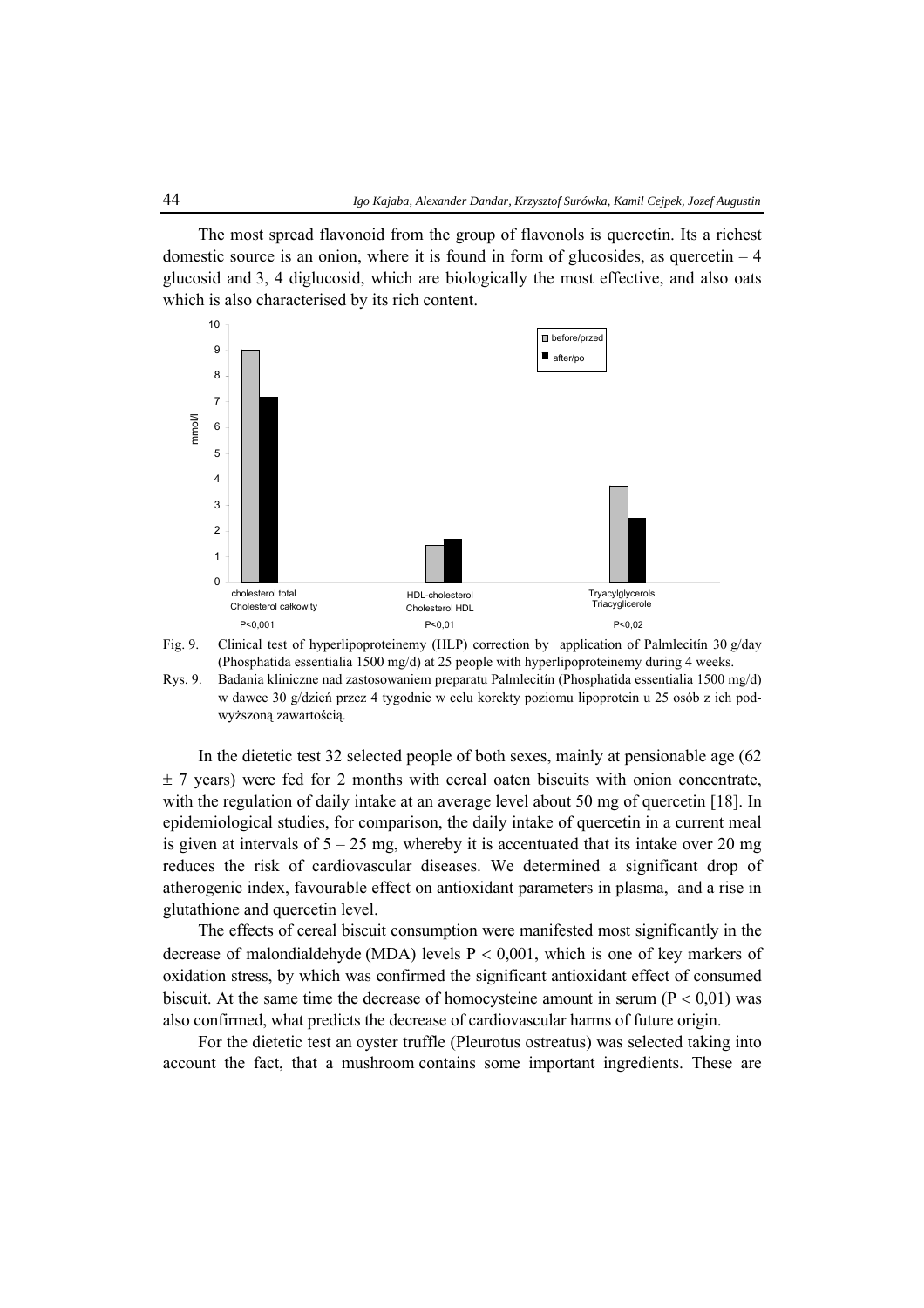mevinolin-K, the natural statin of a valuable hypocholesterolemic effect multiplied by the presence of a fibre, and beta-glucans with antioxidant and immunomodulatory properties [5]. During 6 weeks of experiment the expected hypocholesterolemic and hypotriacylglycerolemic effect (at both  $P < 0.01$ ) together with a HDL-cholesterol of serum stabilising effect was determined (Fig. 10). Additionally, the simultaneous antioxidant effect of oyster truffle was confirmed as well as the decrease of lipoperoxidation PUFA, expressed by the decrease of conjugated diene amount from PUFA in plasma  $P<0.02$ ), what is again suggestive to apply in nutrition as a prevention of several civilisation diseases, including carcinogenic.



Fig. 10. Changes of serum lipids at people with combined dyslidemy after oyster truffle (Pleurotus ostreatus) in powder 10 g/day intake during 6 weeks;  $n = 57$  (women 32, men 25), age 43 years.

Rys. 10. Zmiany w lipidach serum u osób ze złożoną dyslipidemią po podawaniu sproszkowanego boczniaka ostrygowatego (Pleurotus ostreatus) w dawce 10 g/dzień w okresie 6 tygodni (n = 57 ; 32 kobiety, 25 mężczyzn; wiek - 43 lata).

## **Conclusions**

Summarising, the nutritive-metabolic risk of Slovak Republic population was assessed basing on a long-term development of nutritional and health characteristics. The most important task was to give a solution of excessive consumption of fats considering both their quantity and structure, by a form of preferred reduction of animal fat.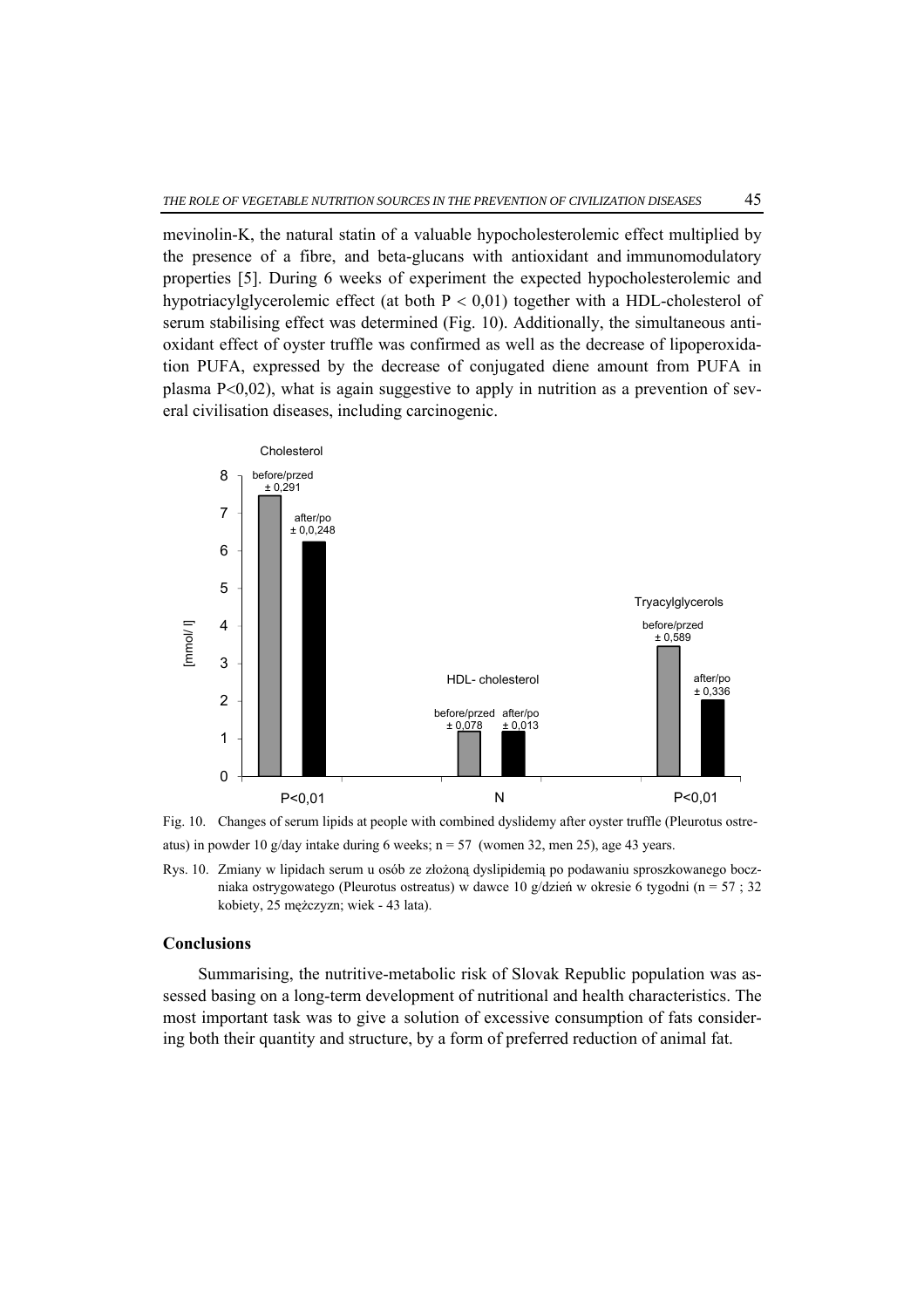The actual key health problem of Slovakia's population is an extension of circulatory system diseases and their main representative ischemic heart disease on the basis of atherosclerosis. Today we gained a several, relevant information on the ways of effective prevention of atherosclerosis and its serious complications, that was also revealed by the results obtained in our clinical studies on implementing some selected nutritive factors with hypolipemic and antioxidant effect.

The recommendation for the modern food production will be therefore to produce food of a lower energetic, and at the same time higher biologic value (nutritive density). Besides lighter, enriched in vegetable, consumption pattern is suggested, according to the example of meridional meal. Furthermore, the attention must also be paid to the food production oriented towards the nutrition requirements of individual population groups, including institutions of public catering. Taking into account the prognosis of the development of demographic population and so called SR population ageing, it will soon be observed a consumer demand for a sufficient and scratch assortment of foods and beverages assigned not only for preventive, but also for therapeutic nutrition, the significance of which will gradually increase in society. Also, in new products their health safety, quality, aesthetic and sensoric attraction will still remain desirable. It is obvious that the fulfilment of these tasks and suggestions can be realised only by the very close co-operation between science and practice. From the one side food producers and processors from a broad regions must be engaged, from the other human and veterinary medicine employees.

### **References**

- [1] Baráková A.: Diseases of the circulatory system. Selected information from health statistics data in year 2002 and for period of years 1993 – 2002. Cardiol., 2004, **13,** 51-54.
- [2] Balažovjech J.: Arterial hypertension. Osveta, Martin, 1999, p. 384.
- [3] Bendich A., Deckelbaum, R. J.: Preventive Nutrition. The comprehensive guide for health professionals. Humane Press Inc., Totowa, New Jersey, 1997, p. 580.
- [4] Fábryová Ľ. : Atherogenic dyslipidemy part of metabolic syndrome. Cardiol., 2005, **14**, 124-130.
- [5] Gajdošová A., Hozová, B., Šturdík, E.: Preventive medical and therapeutic properties of beta-glucans. Lek. obzor, 2006, **55**, 1-10.
- [6] Ginter E.: Prevention of cardiovascular diseases: Finnish experience and simultaneity. Bratisl. lek. listy, 1997, **98**, 67-72.
- [7] Ginter E.: Prevalence of obesity and diabetes in Slovakia and in USA. Med. Monitor, 2002, **3,** 37-38.
- [8] Gordon D.J., Probstfield, J.L., Garison, R.J. et al.: HDL-cholesterol and cardiovascular disease. Four prospective American Studies. Circulation, 1989, **79**, 8-15.
- [9] James W.P: Healthy Nutrition: preventing nutrition related diseases in Europe. WHO regional publications, Eur. Series No. 24, Copenhagen, 1988, p. 150.
- [10] Kajaba I.: Epidemiologic study of risk metabolic-nutritional factors of parthenogenesis and their dynamics in selected population groups of Slovakia. Bratisl. Lek. Listy, 1974, **62**, 477-488.
- [11] Kajaba I.: Nationwide research of population nutrition. SVTI, VÚVĽ, Bratislava, 1989, p. 503 .